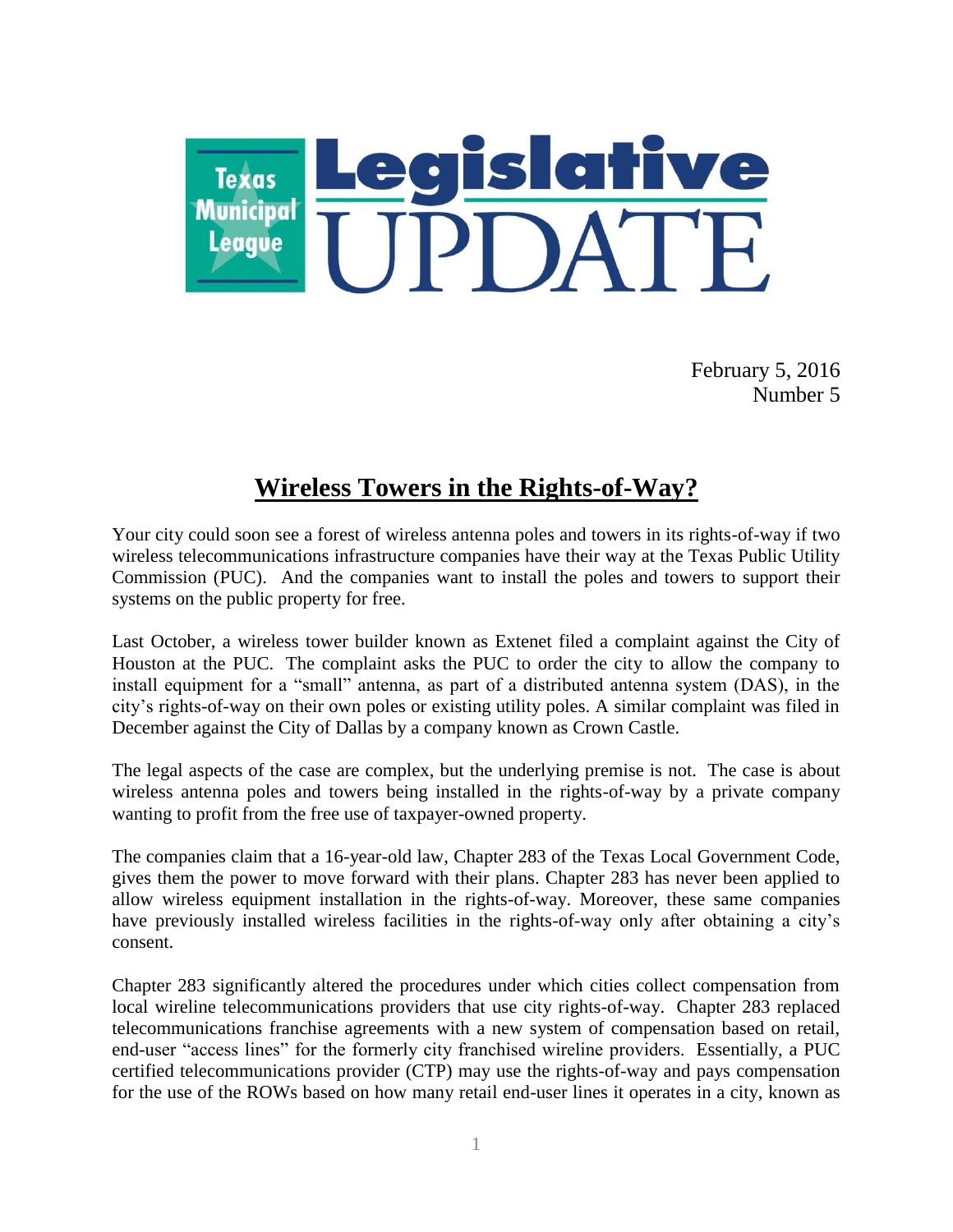"access lines." The new access line system represented a relatively successful compromise in 1999 in the context of a rapidly changing, and recently deregulated telecommunications industry.

Extenet is arguing that, because it is a CTP, its use of the rights-of-way is governed by Chapter 283, including installation of wireless equipment. However, because Extenet has no retail enduse customers, it has no access lines, and thus pays no access line fees under Chapter 283 for that installation.

If your city has not been approached by these or similar companies, it may soon be. City consent has always been required before any company can use any public property, including use of the public rights-of-way, for private use (e.g., water tower leases for antenna). That authority could be lost if Extenet is successful at the PUC. Every Texas city could be affected by the outcome of the complaint. The League, likely in conjunction with the Texas Cities Coalition for Utilities Issues, will be filing comments in the PUC proceeding.

In addition to the state-level threats discussed above, federal legislation with a similar goal has been introduced. The federal Mobile Now Act, which is pending in the U.S. Senate's Commerce, Science & Transportation Committee, would preempt local authority over the siting of wireless equipment and set limits on compensation paid for putting that equipment in public rights-of-way. The U.S. Conference of Mayors has prepared a [letter in opposition](http://usmayors.org/zoningsignonletter/) to the bill that allows mayors to sign on electronically.

## **TCEQ Accidental Discharge Rules**

Last month, Texas Commission on Environmental Quality (TCEQ) commissioners approved the publication of proposed rules implementing Senate Bill 912, which was passed during the 84th Legislature. The bill relates to volume-based exemptions from reporting requirements for certain accidental discharges or spills from wastewater treatment facilities or collections systems.

The proposed rules allow any single, accidental discharge or spill of treated or untreated domestic wastewater that occurs at a wastewater treatment or collection system owned or operated by a local government to be reported to the TCEQ monthly, as a summary of spills, provided the following conditions are met:

- 1. the spill volume is 1,000 gallons or less;
- 2. it is not associated with another accidental discharge or spill;
- 3. it is controlled or removed before entering water in the state;
- 4. it does not adversely affect a public or private source of drinking water;
- 5. it will not endanger human health or safety or the environment; and
- 6. it is not otherwise subject to local regulatory control and reporting requirements.

Additionally, the proposed rules require the owner or operator of the facility or collection system to use one of three standard methods in the proposed rule when calculating the volume of a discharge or spill. The proposed rules will also require the TCEQ to consider the compliance